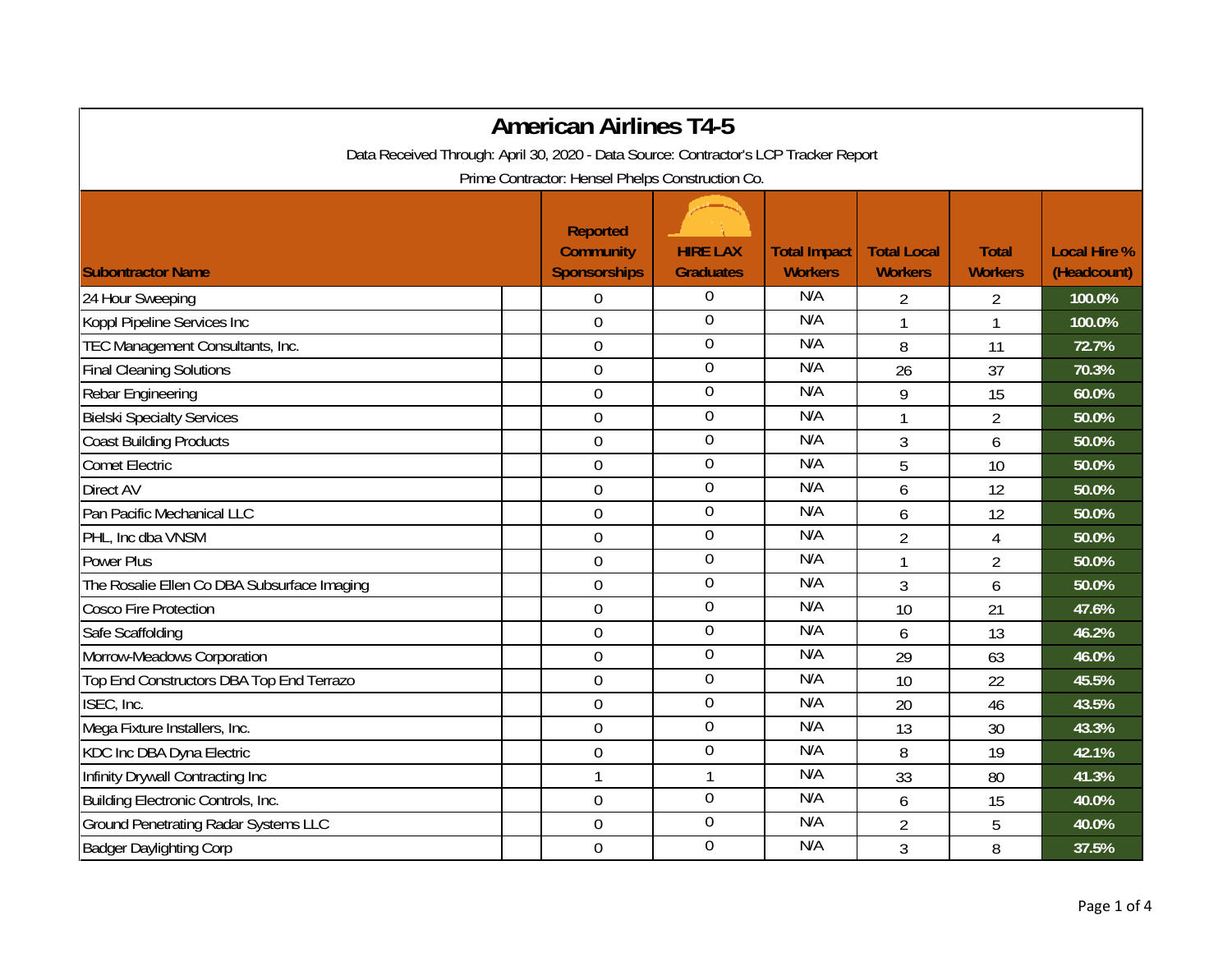| <b>American Airlines T4-5</b><br>Data Received Through: April 30, 2020 - Data Source: Contractor's LCP Tracker Report |                                                            |                                     |                                       |                                      |                                |                                    |  |                                                  |
|-----------------------------------------------------------------------------------------------------------------------|------------------------------------------------------------|-------------------------------------|---------------------------------------|--------------------------------------|--------------------------------|------------------------------------|--|--------------------------------------------------|
|                                                                                                                       |                                                            |                                     |                                       |                                      |                                |                                    |  | Prime Contractor: Hensel Phelps Construction Co. |
| <b>Subontractor Name</b>                                                                                              | <b>Reported</b><br><b>Community</b><br><b>Sponsorships</b> | <b>HIRE LAX</b><br><b>Graduates</b> | <b>Total Impact</b><br><b>Workers</b> | <b>Total Local</b><br><b>Workers</b> | <b>Total</b><br><b>Workers</b> | <b>Local Hire %</b><br>(Headcount) |  |                                                  |
| CSI Electrical Contractors, Inc.                                                                                      | $\boldsymbol{0}$                                           | 0                                   | N/A                                   | 6                                    | 16                             | 37.5%                              |  |                                                  |
| Masonry Concepts, Inc.                                                                                                | $\overline{0}$                                             | $\overline{0}$                      | N/A                                   | $\overline{4}$                       | 11                             | 36.4%                              |  |                                                  |
| Hensel Phelps Construction-AA                                                                                         | $\boldsymbol{0}$                                           | $\boldsymbol{0}$                    | N/A                                   | 22                                   | 64                             | 34.4%                              |  |                                                  |
| Washington Iron Works                                                                                                 | $\boldsymbol{0}$                                           | $\boldsymbol{0}$                    | N/A                                   | 14                                   | 41                             | 34.1%                              |  |                                                  |
| Assa Abloy Entrance Systems US Inc                                                                                    | $\boldsymbol{0}$                                           | $\boldsymbol{0}$                    | N/A                                   | 1                                    | 3                              | 33.3%                              |  |                                                  |
| <b>Concrete Coring Company</b>                                                                                        | $\mathbf 0$                                                | $\boldsymbol{0}$                    | N/A                                   | $\overline{4}$                       | 12                             | 33.3%                              |  |                                                  |
| Cupertino Electric, Inc.                                                                                              | $\boldsymbol{0}$                                           | $\boldsymbol{0}$                    | N/A                                   | 21                                   | 63                             | 33.3%                              |  |                                                  |
| Matrix Environmental                                                                                                  | $\boldsymbol{0}$                                           | $\boldsymbol{0}$                    | N/A                                   | 24                                   | 72                             | 33.3%                              |  |                                                  |
| Paulhus Milwork Installation                                                                                          | $\boldsymbol{0}$                                           | $\mathbf 0$                         | N/A                                   | $\overline{2}$                       | 6                              | 33.3%                              |  |                                                  |
| Psomas                                                                                                                | $\overline{0}$                                             | $\boldsymbol{0}$                    | N/A                                   | $\overline{2}$                       | 6                              | 33.3%                              |  |                                                  |
| <b>Environmental Construction Group (ECG)</b>                                                                         | $\boldsymbol{0}$                                           | $\boldsymbol{0}$                    | N/A                                   | 22                                   | 71                             | 31.0%                              |  |                                                  |
| Murray Company                                                                                                        | $\boldsymbol{0}$                                           | $\boldsymbol{0}$                    | N/A                                   | 19                                   | 63                             | 30.2%                              |  |                                                  |
| <b>Best Contracting Services</b>                                                                                      | $\mathbf 0$                                                | $\overline{0}$                      | N/A                                   | 8                                    | 27                             | 29.6%                              |  |                                                  |
| Johnson & Turner Painting Co, Inc.                                                                                    | $\boldsymbol{0}$                                           | $\boldsymbol{0}$                    | N/A                                   | $\overline{4}$                       | 14                             | 28.6%                              |  |                                                  |
| Premier Tile & Marble                                                                                                 | $\boldsymbol{0}$                                           | $\boldsymbol{0}$                    | N/A                                   | 11                                   | 39                             | 28.2%                              |  |                                                  |
| <b>SASCO</b>                                                                                                          | $\mathbf 0$                                                | $\boldsymbol{0}$                    | N/A                                   | 10                                   | 36                             | 27.8%                              |  |                                                  |
| Performance Contracting, Inc.                                                                                         | $\mathbf 0$                                                | $\mathbf 0$                         | N/A                                   | 38                                   | 141                            | 27.0%                              |  |                                                  |
| Condon Jonson & Associates                                                                                            | $\mathbf 0$                                                | $\boldsymbol{0}$                    | N/A                                   | 12                                   | 47                             | 25.5%                              |  |                                                  |
| Siemens Industry, Inc.                                                                                                | $\mathbf 0$                                                | $\mathbf 0$                         | N/A                                   |                                      | $\overline{4}$                 | 25.0%                              |  |                                                  |
| Signature Flooring, Inc.                                                                                              | $\boldsymbol{0}$                                           | $\mathbf 0$                         | N/A                                   | $\overline{7}$                       | 28                             | 25.0%                              |  |                                                  |
| <b>Otis Elevator</b>                                                                                                  | $\boldsymbol{0}$                                           | $\mathbf 0$                         | N/A                                   | 6                                    | 25                             | 24.0%                              |  |                                                  |
| Corradini Corp                                                                                                        | $\boldsymbol{0}$                                           | $\boldsymbol{0}$                    | N/A                                   | 4                                    | 18                             | 22.2%                              |  |                                                  |
| <b>Sterndahl Enterprises</b>                                                                                          | $\boldsymbol{0}$                                           | $\boldsymbol{0}$                    | N/A                                   | 6                                    | 27                             | 22.2%                              |  |                                                  |
| <b>Ethos Energy Field Services LLC</b>                                                                                | $\overline{2}$                                             | $\overline{2}$                      | N/A                                   | 10                                   | 51                             | 19.6%                              |  |                                                  |
| Xcel Mechanical System, Inc.                                                                                          | $\mathbf 0$                                                | $\mathbf 0$                         | N/A                                   | 3                                    | 16                             | 18.8%                              |  |                                                  |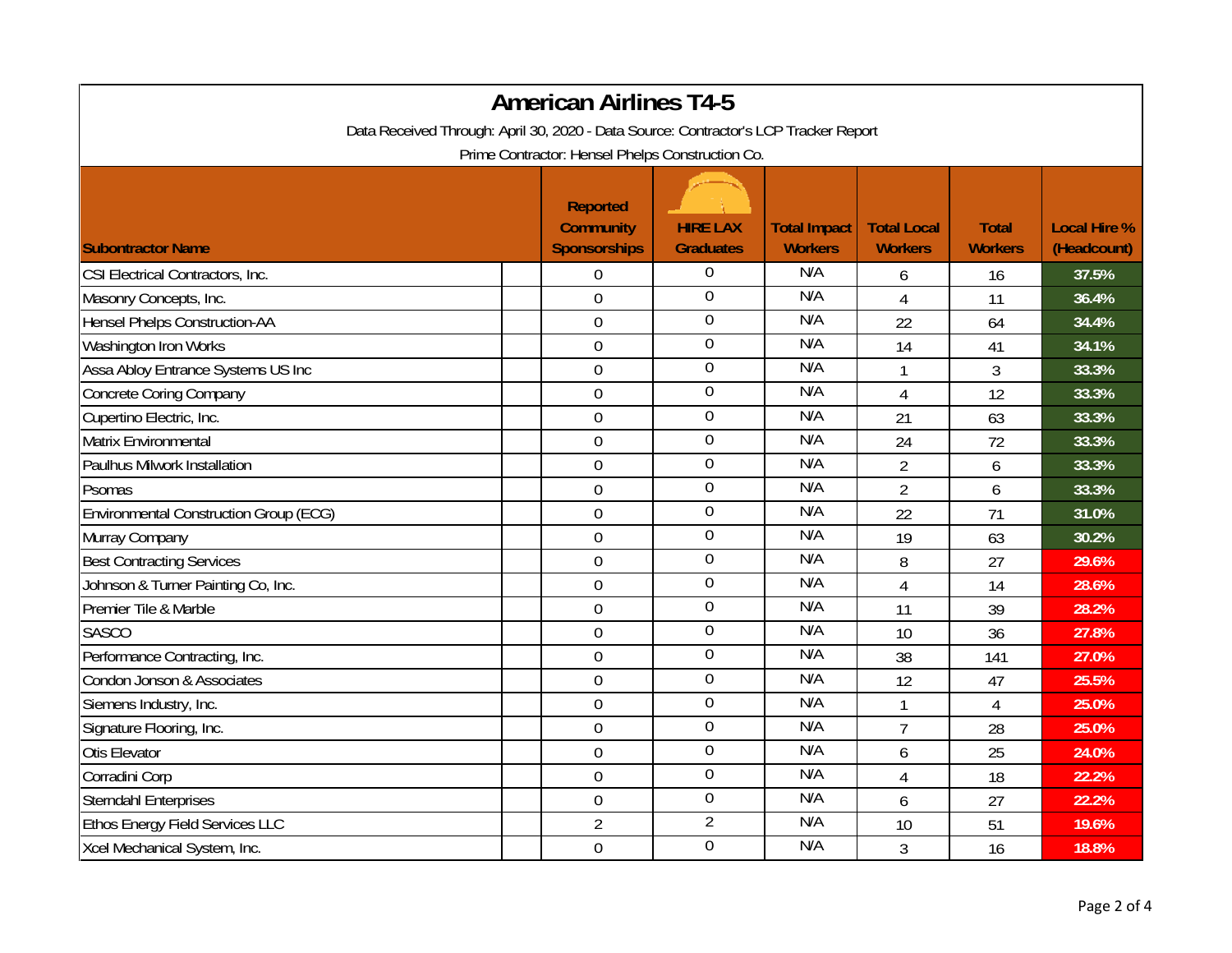|                                                                                      |            | <b>American Airlines T4-5</b>                              |                                     |                                       |                                      |                                |                                    |
|--------------------------------------------------------------------------------------|------------|------------------------------------------------------------|-------------------------------------|---------------------------------------|--------------------------------------|--------------------------------|------------------------------------|
| Data Received Through: April 30, 2020 - Data Source: Contractor's LCP Tracker Report |            |                                                            |                                     |                                       |                                      |                                |                                    |
|                                                                                      |            | Prime Contractor: Hensel Phelps Construction Co.           |                                     |                                       |                                      |                                |                                    |
| <b>Subontractor Name</b>                                                             |            | <b>Reported</b><br><b>Community</b><br><b>Sponsorships</b> | <b>HIRE LAX</b><br><b>Graduates</b> | <b>Total Impact</b><br><b>Workers</b> | <b>Total Local</b><br><b>Workers</b> | <b>Total</b><br><b>Workers</b> | <b>Local Hire %</b><br>(Headcount) |
| Gonsalves & Santucci Inc DBA Conco Pumping                                           |            | $\boldsymbol{0}$                                           | $\boldsymbol{0}$                    | N/A                                   | 2                                    | 11                             | 18.2%                              |
| Harwood Construction, Inc.                                                           |            | $\boldsymbol{0}$                                           | $\overline{0}$                      | N/A                                   | 1                                    | 6                              | 16.7%                              |
| Critchfield Mechanical Inc of Southern CA                                            |            | $\overline{0}$                                             | $\mathbf 0$                         | N/A                                   | 8                                    | 62                             | 12.9%                              |
| Commercial Scaffolding of CA Inc.                                                    |            | $\boldsymbol{0}$                                           | $\boldsymbol{0}$                    | N/A                                   | $\mathbf{1}$                         | 8                              | 12.5%                              |
| Connor Concrete Cutting and Coring                                                   |            | $\boldsymbol{0}$                                           | $\mathbf 0$                         | N/A                                   | $\overline{2}$                       | 17                             | 11.8%                              |
| Hill Crane Service, Inc.                                                             |            | $\overline{0}$                                             | $\overline{0}$                      | N/A                                   | 1                                    | 17                             | 5.9%                               |
| Mr. Crane, Inc.                                                                      | <b>NEW</b> | $\boldsymbol{0}$                                           | $\overline{0}$                      | N/A                                   | $\mathbf{1}$                         | 22                             | 4.5%                               |
| Air Balance Co, Inc.                                                                 |            | $\overline{0}$                                             | $\mathbf 0$                         | N/A                                   | $\overline{0}$                       | 3                              | 0.0%                               |
| Architectural Design & Signs, Inc.                                                   |            | $\overline{0}$                                             | $\mathbf 0$                         | N/A                                   | $\overline{0}$                       | 6                              | 0.0%                               |
| <b>Brymax Construction Services</b>                                                  | <b>NEW</b> | $\boldsymbol{0}$                                           | $\boldsymbol{0}$                    | N/A                                   | $\mathbf 0$                          | $\overline{5}$                 | 0.0%                               |
| C Below                                                                              |            | $\mathbf 0$                                                | $\mathbf 0$                         | N/A                                   | $\overline{0}$                       | $\overline{2}$                 | 0.0%                               |
| <b>DSM Construction Inc.</b>                                                         |            | $\overline{0}$                                             | $\overline{0}$                      | N/A                                   | $\overline{0}$                       | 4                              | 0.0%                               |
| Fastrack Rentals Inc.                                                                | <b>NEW</b> |                                                            | $\mathbf 0$                         | N/A                                   | $\Omega$                             | 1                              | 0.0%                               |
| Halco Service Corp dba Halco Testing Services                                        |            | $\boldsymbol{0}$                                           | $\mathbf 0$                         | N/A                                   | $\overline{0}$                       | $\overline{2}$                 | 0.0%                               |
| JLM Installations Inc.                                                               |            | $\boldsymbol{0}$                                           | $\overline{0}$                      | N/A                                   | $\overline{0}$                       | 4                              | 0.0%                               |
| <b>Keenan Doors</b>                                                                  |            | $\mathbf 0$                                                | $\boldsymbol{0}$                    | N/A                                   | $\overline{0}$                       | $\overline{2}$                 | 0.0%                               |
| Matt Chlor Inc                                                                       |            | $\mathbf 0$                                                | $\boldsymbol{0}$                    | N/A                                   | $\overline{0}$                       | 5                              | 0.0%                               |
| Miller Paneling Specialties                                                          |            | $\overline{0}$                                             | $\mathbf 0$                         | N/A                                   | $\theta$                             | 6                              | 0.0%                               |
| Skycon, Inc.                                                                         |            | $\mathbf 0$                                                | $\boldsymbol{0}$                    | N/A                                   | $\overline{0}$                       | 4                              | 0.0%                               |
| The Door Crew Inc                                                                    |            | $\boldsymbol{0}$                                           | $\mathbf 0$                         | N/A                                   | $\overline{0}$                       | $\overline{2}$                 | 0.0%                               |
| Traffic Management Inc.                                                              |            | $\overline{0}$                                             | $\mathbf 0$                         | N/A                                   | $\theta$                             | 4                              | 0.0%                               |
| Vernes Plumbing Inc.                                                                 |            | $\boldsymbol{0}$                                           | $\boldsymbol{0}$                    | N/A                                   | $\mathbf 0$                          | $\mathbf{1}$                   | 0.0%                               |
| Vertical Access, Inc. (ECG)                                                          |            | $\boldsymbol{0}$                                           | $\boldsymbol{0}$                    | N/A                                   | $\overline{0}$                       | 10                             | 0.0%                               |
|                                                                                      |            | $\mathbf{3}$                                               | $\mathbf{3}$                        |                                       | 490                                  | 1547                           | 31.7%                              |